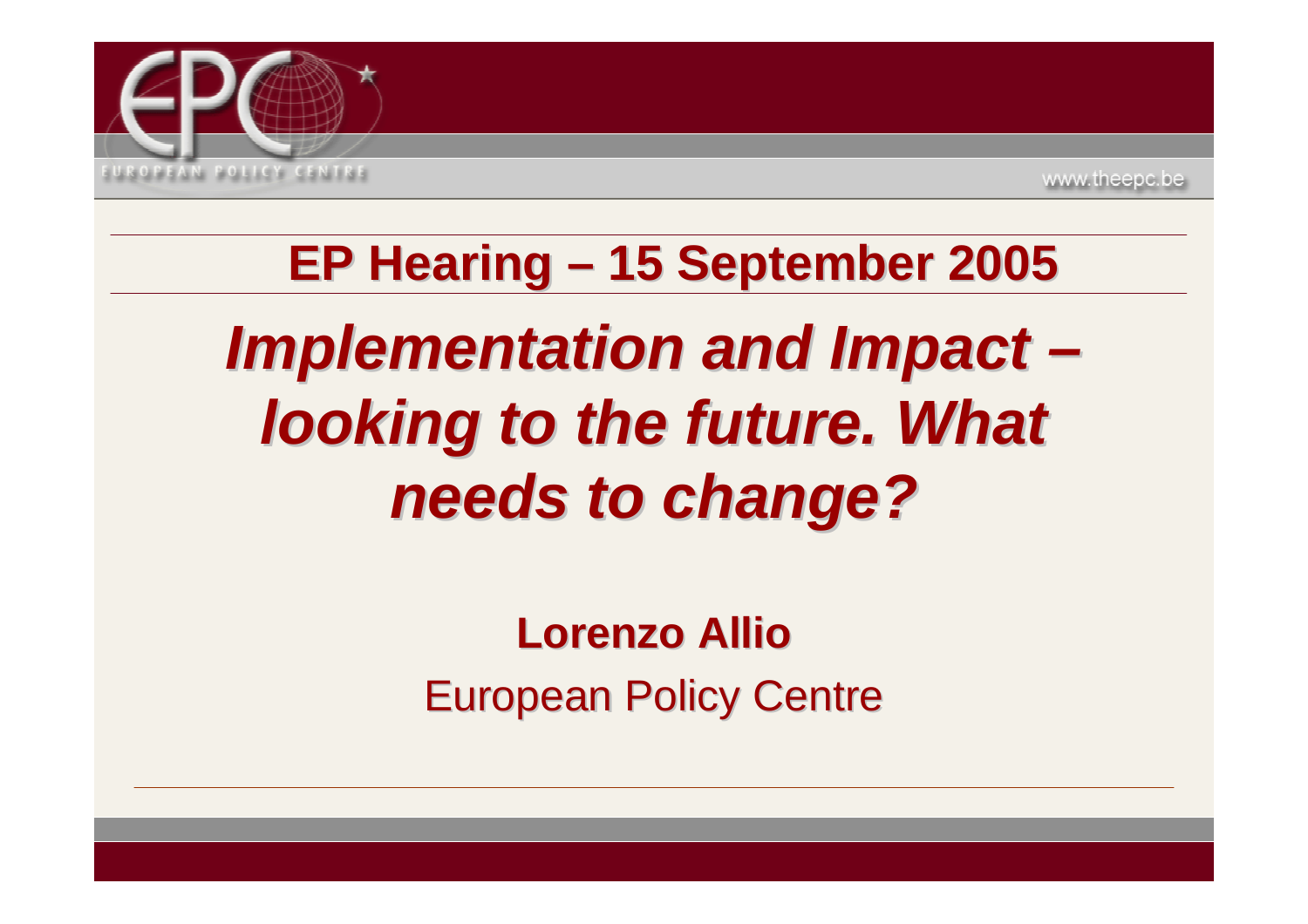

## **The complexity of the problem complexity of the problem**

### **Structural issues Structural issues**

• National / sub-national vs. EU decision-making

## **Procedural issues Procedural issues**

- Infringement procedure
- Choice of instruments

## **Administrative issues Administrative issues**

• Skills and expertise; budget; human resources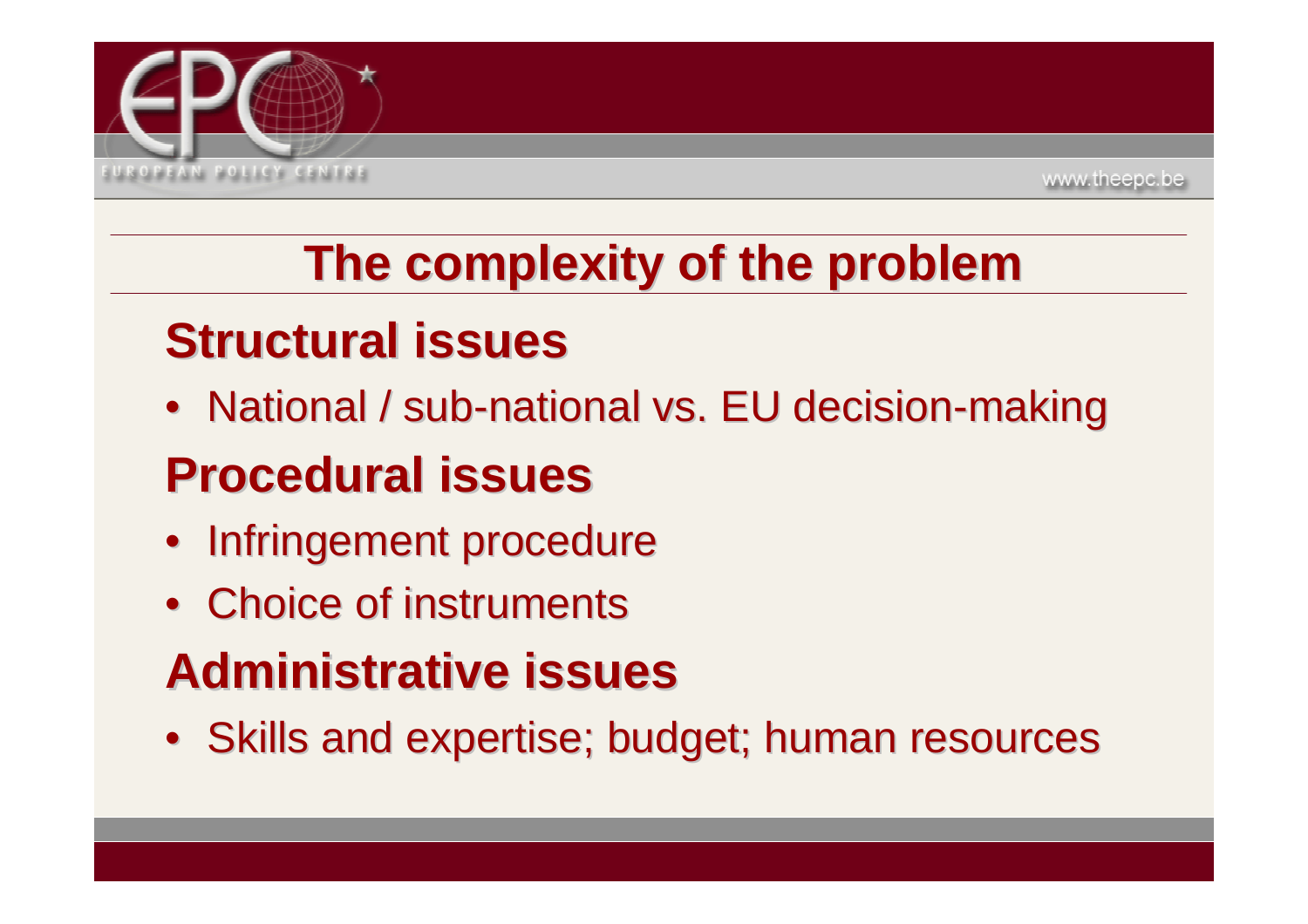

#### **Today's focus: EU preparatory stage oday's focus: EU preparatory stage**

Problem identification **RIA and Consultation Commission Proposal Approval by Parliament Adoption by Council Implementation by MS Enforcement**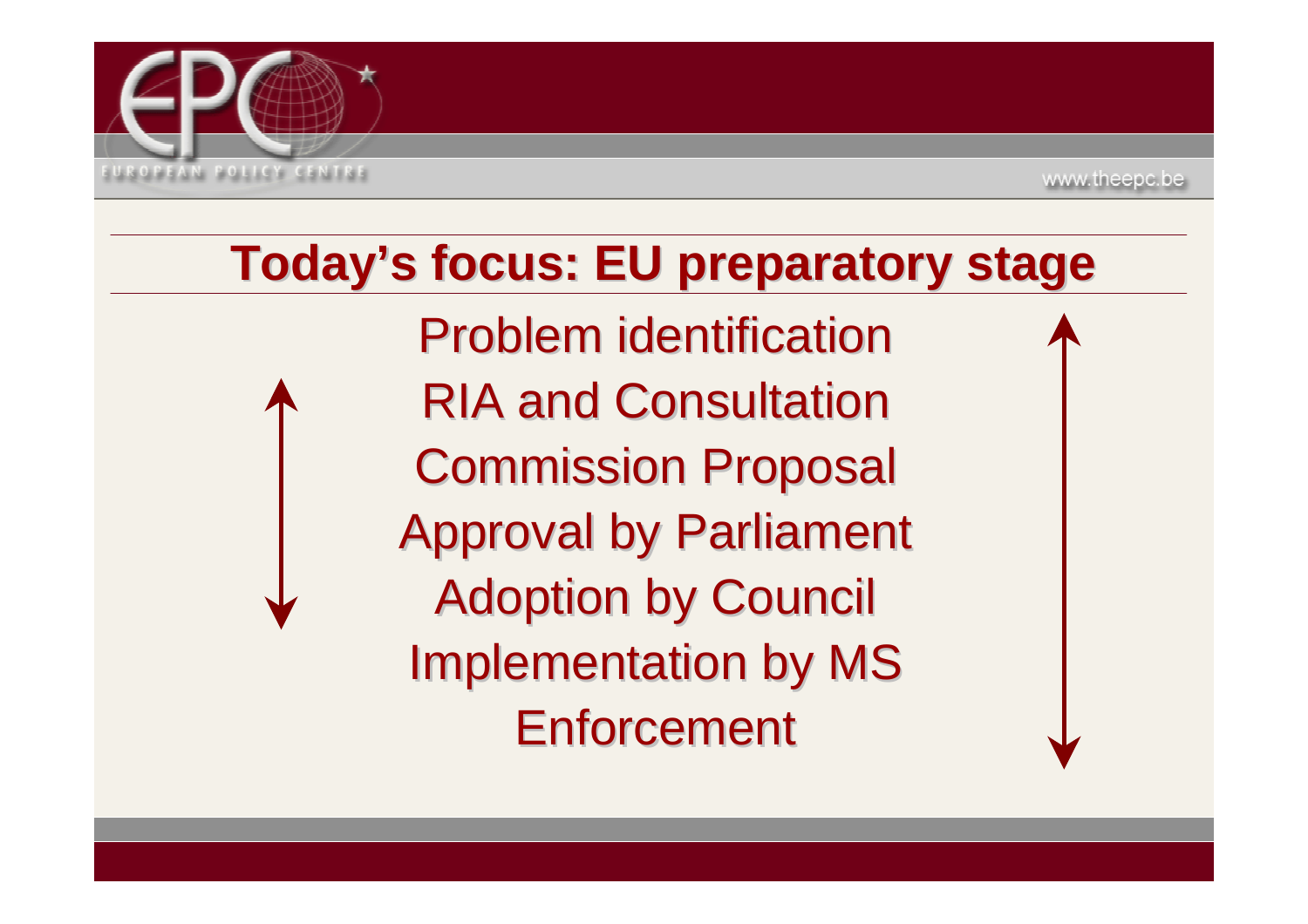

#### **Improving ex-ante evaluation (I)**

## **Impact Assessment Impact Assessment**

- Evidence for government intervention
- Choice of policy option (options not chosen)
- Cause effect relationship
- $\rightarrow$  Formal power of « return »
- Æ **Link to consultation Link to consultation**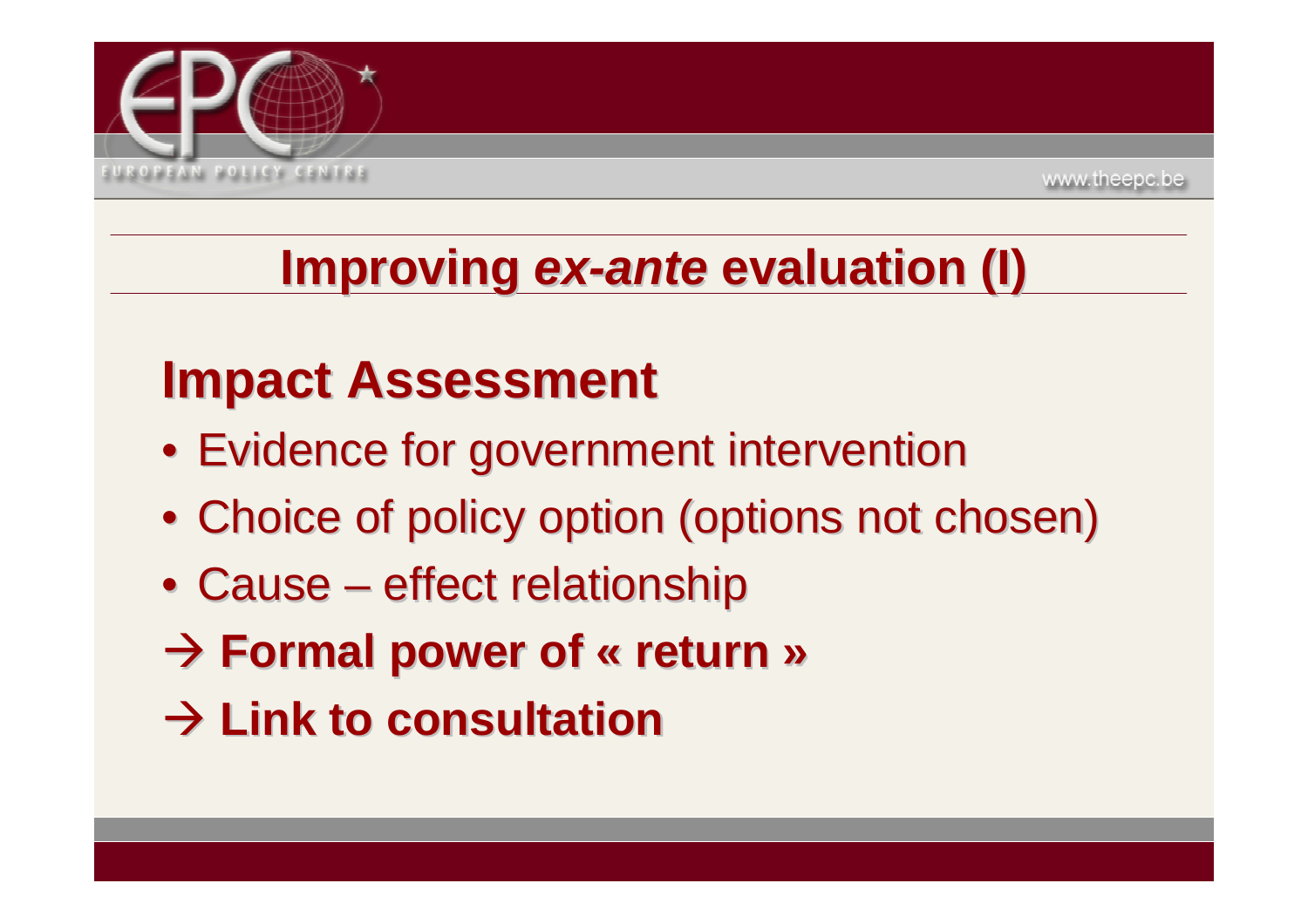

#### **Improving ex-ante evaluation (II)**

## **Scientific advice (quality, credibility, utility)**

- Chief Scientific Advisor(s)
- consistent Risk Analysis policy
- legally-binding procedures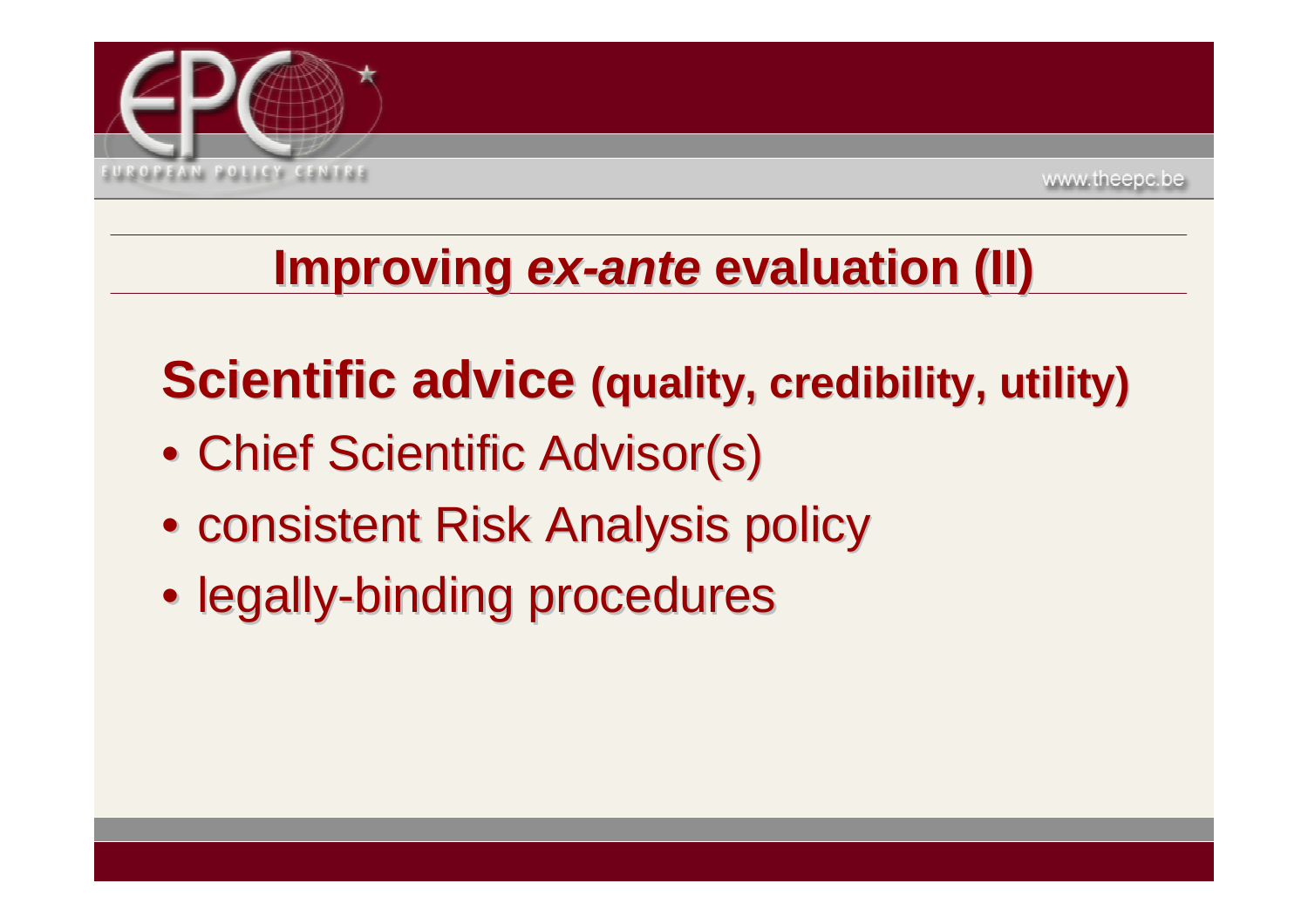

## **Addressing "Risk Addressing "Risk-Risk paradox" Risk paradox"**

- Raise awareness of « risk-risk » and unintended consequences
- Train regulators and develop « risk-risk » knowledge based on ex-post evaluations
- Embed « risk-risk » assessment into Commission Guidelines on RIA and risk Commission Guidelines on RIA and risk assessments assessments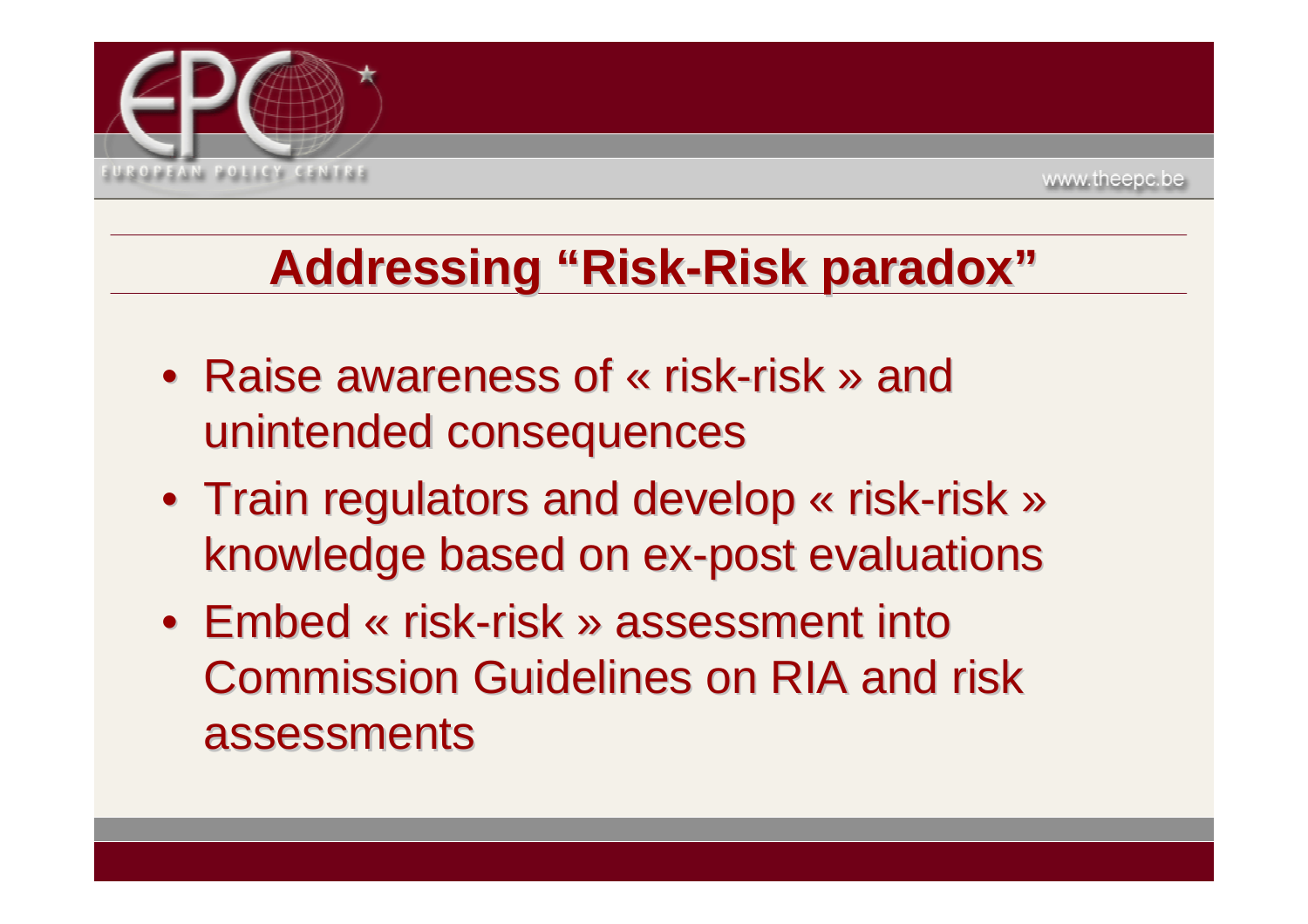

#### **Decision Decision-making processes making processes**

- Close the « regulatory cycle »: ex-post evaluation
- $\bullet\,$  Test new legislation against its likely  $\,$ implementation: administrative capacity
- $\bullet\,$  Establish decision-making framework and overall policy for Risk Management